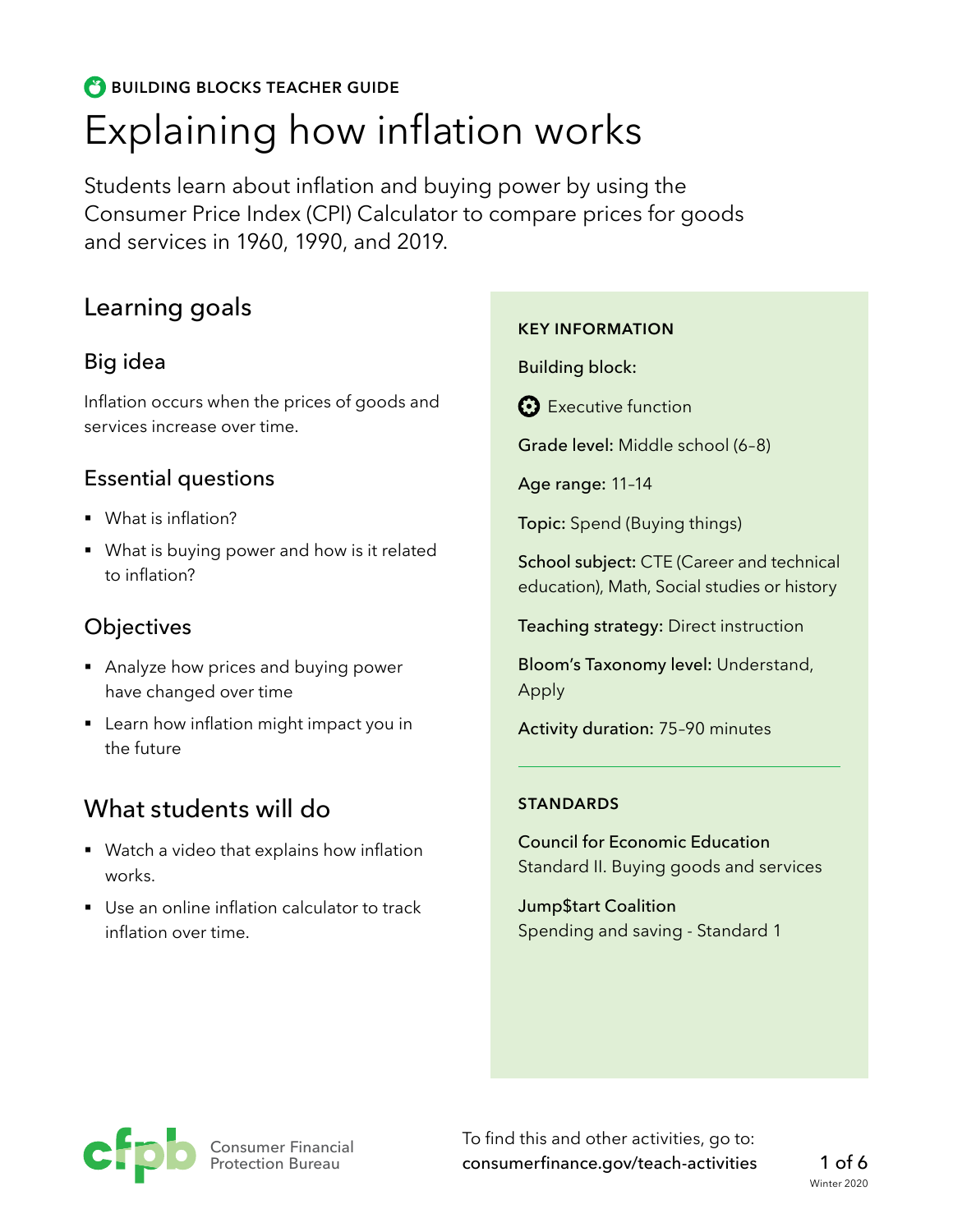# Preparing for this activity

- $\Box$  Print copies of all student materials for each student, or prepare for students to access them electronically.
- □ Review the Federal Reserve System's "Fed FAQ: What is inflation?" video at [https://www.youtube.com/watch?v=cdx-0UBLnBA.](https://www.youtube.com/watch?v=cdx-0UBLnBA)
	- ° If time permits, for background information, you can also review the article "What is inflation and how does the Federal Reserve evaluate changes in the rate of inflation?" at [https://www.federalreserve.gov/faqs/economy\\_14419.htm](https://www.federalreserve.gov/faqs/economy_14419.htm).
- $\Box$  Become familiar with the Consumer Price Index (CPI) Inflation Calculator at [https://www.bls.gov/data/inflation\\_calculator.htm.](https://www.bls.gov/data/inflation_calculator.htm)
- □ Become familiar with the U.S. Department of Labor's minimum wage webpage at [https://www.dol.gov/general/topic/wages/minimumwage.](https://www.dol.gov/general/topic/wages/minimumwage)
- $\Box$  Obtain a computer and projector or a smartboard to show the video and the Inflation Calculator to the class.
- $\Box$  Obtain computers or tablets with Internet access so students can access the Inflation Calculator.
- $\Box$  Find out what the current price of a gallon of milk in your area is so you can share it with students.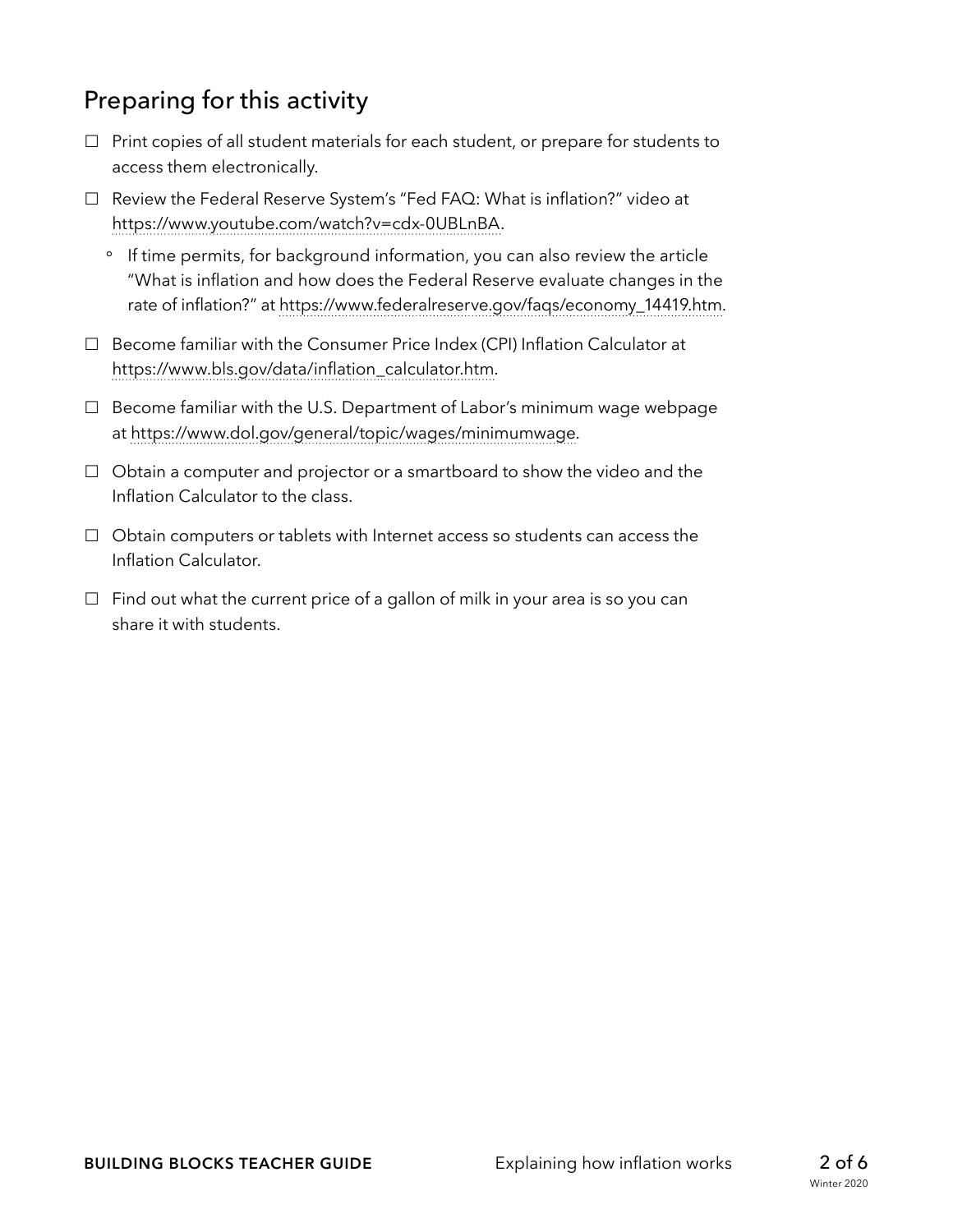### What you'll need

#### **THIS TEACHER GUIDE**

- **Explaining how inflation works (guide)** [cfpb\\_building\\_block\\_activities\\_explaining-how-inflation-works\\_guide.pdf](https://www.consumerfinance.gov/f/documents/cfpb_building_block_activities_explaining-how-inflation-works_guide.pdf)
- § "Fed FAQ: What is inflation?" video at <https://www.youtube.com/watch?v=cdx-0UBLnBA>
- A computer and projector or a smartboard
- Current price of a gallon of milk in your area

#### **STUDENT MATERIALS**

- Explaining how inflation works [cfpb\\_building\\_block\\_activities\\_explaining-how-inflation-works\\_worksheet.pdf](https://www.consumerfinance.gov/f/documents/cfpb_building_block_activities_explaining-how-inflation-works_worksheet.pdf)
- Consumer Price Index (CPI) Inflation Calculator at [https://www.bls.gov/data/inflation\\_calculator.htm](https://www.bls.gov/data/inflation_calculator.htm)
- § The U.S. Department of Labor's minimum wage webpage at <https://www.dol.gov/general/topic/wages/minimumwage>
- Computers or tablets with Internet access

# Exploring key financial concepts

Inflation happens when the prices of goods and services increase over time. Inflation can't be measured by an increase in the cost of one product or service, or even several products or services. Rather, inflation is a general increase in the overall price level of the goods and services in the entire U.S. economy. Inflation can affect buying power, which is the amount of goods and services that can be purchased by a given unit of currency.

The Federal Reserve monitors inflation by keeping a close eye on different price indexes. A price index measures changes in the price of a group of goods and services. It's important to consider more than one price index because different indexes track different products and services.

#### **TIP**

Because financial products, terms, and laws change, students should be encouraged to always look for the most up-to-date information.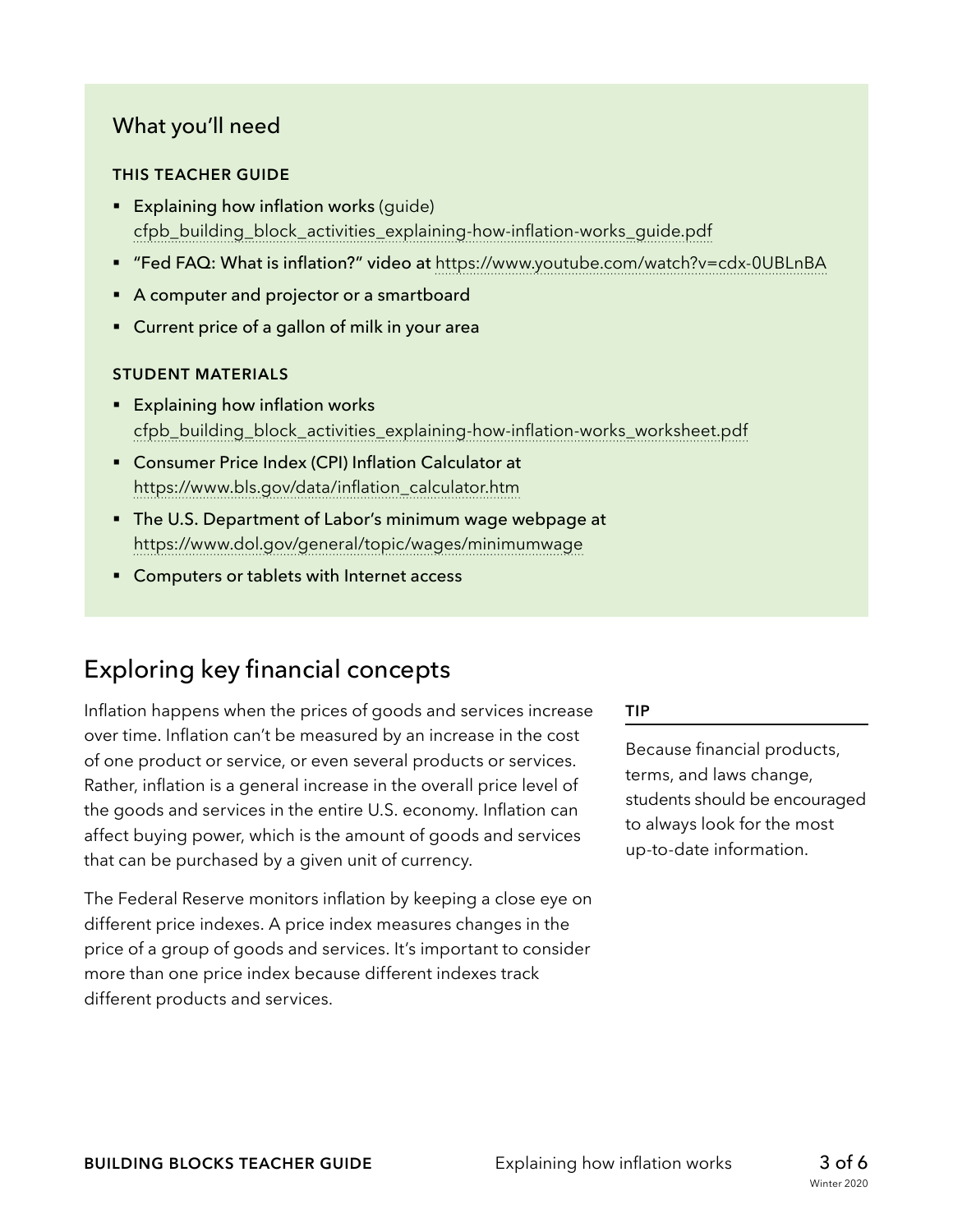# Teaching this activity

### Whole-class introduction

- Ask students if they've ever noticed that the price of something they want to buy has gone up over time.
	- ° You can also ask if they've ever heard an adult complain about how high the price of something is today compared to how much it cost in the past.
- **•** Tell students that they'll learn about inflation.
- Explain that inflation occurs when the prices of goods and services increase over time.
- Explain that Inflation can affect buying power, which is the amount of goods and services that can be purchased by a given unit of currency.
- Show the "Fed FAQ: What is inflation?" video at [https://www.youtube.com/](https://www.youtube.com/watch?v=cdx-0UBLnBA) [watch?v=cdx-0UBLnBA](https://www.youtube.com/watch?v=cdx-0UBLnBA).
- To demonstrate how prices have changed over time, share the following scenario:
	- ° Explain that the median value of a single-family home in the United States in January 1960 was \$58,600.
		- Make sure that students understand that the median price is the middle point, with half the prices higher and half of the prices lower. It's not the average price.
	- ° Show students the Inflation Calculator at [https://www.bls.gov/data/inflation\\_](https://www.bls.gov/data/inflation_calculator.htm) [calculator.htm.](https://www.bls.gov/data/inflation_calculator.htm) Explain that the Inflation Calculator compares buying power at two different points in time.
	- ° Use the Inflation Calculator to figure out how much buying power (also called purchasing power) \$58,600 translates to in January 2019.
		- Enter \$58,600 in the first field and select "January" and "1960" in the first two pull-down menus.
		- Select "January" and "2019" in the second two pull-down menus and click "Calculate."
		- Show students that \$58,600 in January 1960 has the same buying power as \$503,424 in January 2019.
	- ° Tell students that the median house price in the United States in 2019 was \$305,400.
	- ° Ask students to compare that price with the 1960 house's equivalent in buying power in 2019 (\$503,424).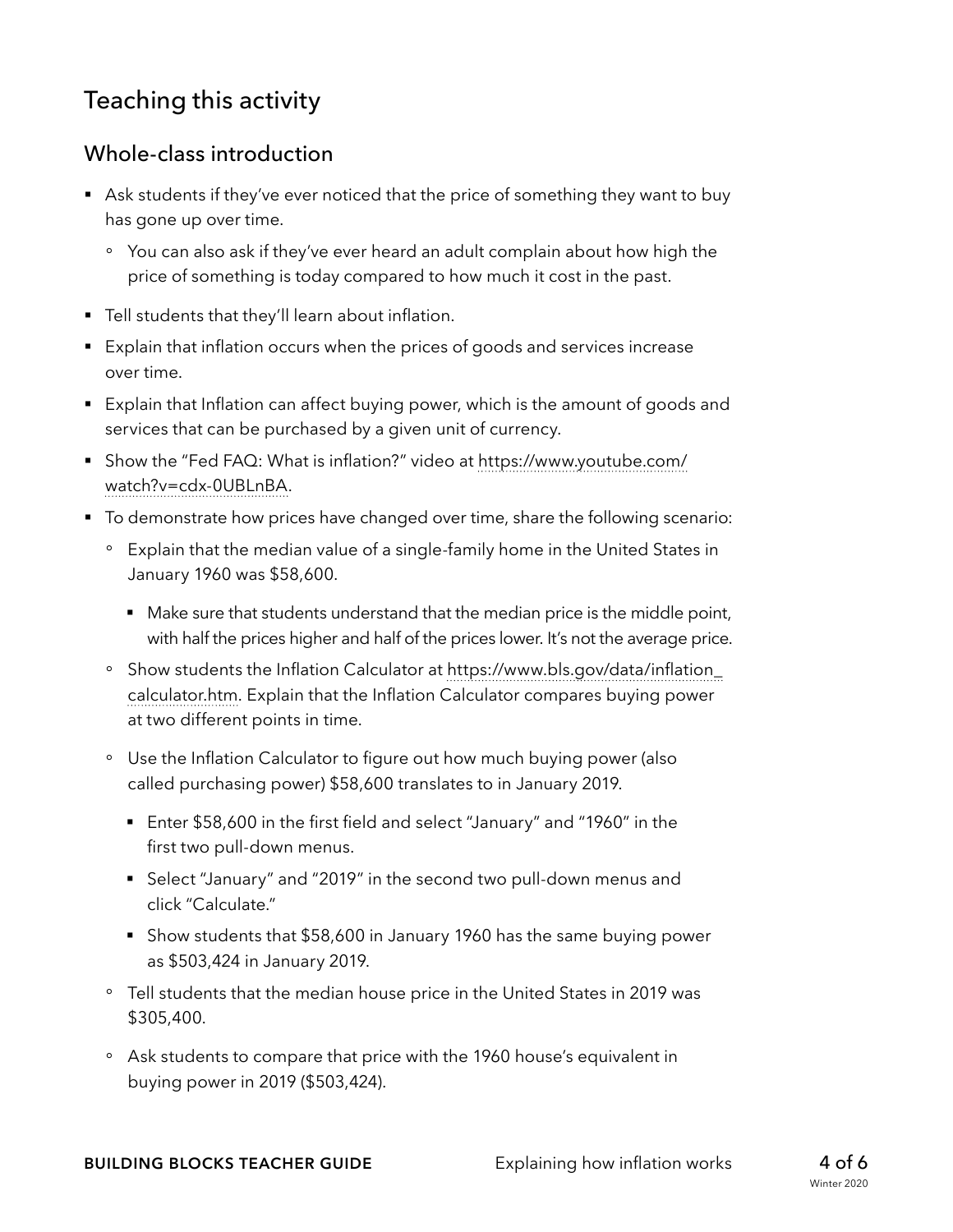- ° Given this comparison, ask students whether it's likely to be easier or harder for someone in the United States to be able to buy a house in 1960 than in 2019. Discuss reasons why or why not.
	- Have students reflect on what other things we should consider about how hard or easy buying a house might be in 1960 compared with 2019.
	- Some things they may consider include wages, unemployment rates, interest rates, other necessary monthly expenses, etc.
- Be sure students understand key vocabulary:
	- ° **Buying power:** Also called purchasing power, it is the amount of goods and services that can be purchased by a given unit of currency, taking into account the effect of inflation.
	- ° **Consumer Price Index (CPI):** A measure of the average change over time in the prices paid by urban consumers for a market basket of consumer goods and services. Indexes are available for the U.S. and various geographic areas.
- **TIP**

Visit CFPB's financial education glossary at [consumerfinance.gov/](https://www.consumerfinance.gov/practitioner-resources/youth-financial-education/glossary/) [financial-education-glossary/.](https://www.consumerfinance.gov/practitioner-resources/youth-financial-education/glossary/)

- ° **Income:** Money earned or received such as wages or salaries, tips, commissions, contracted pay, government transfer payments, dividends on investments, tax refunds, gifts, and inheritances.
- ° **Inflation:** Inflation occurs when the prices of goods and services increase over time.
- ° **Median:** The middle value in a series of values arranged from smallest to largest.
- ° **Wage:** Compensation received by employees for services performed. Usually, wages are computed by multiplying an hourly pay rate by the number of hours worked.

### Individual or group work

- Students can work individually or in groups to complete the worksheet.
- § Students will use the line graph on the worksheet to answer questions 1–3.
- § Write the current price a gallon of milk on the board. Students will use that information, the Consumer Price Index (CPI) Inflation Calculator, and the U.S. Department of Labor's minimum wage webpage to answer questions 4 and 5.
- Students will work individually to answer the reflection question.